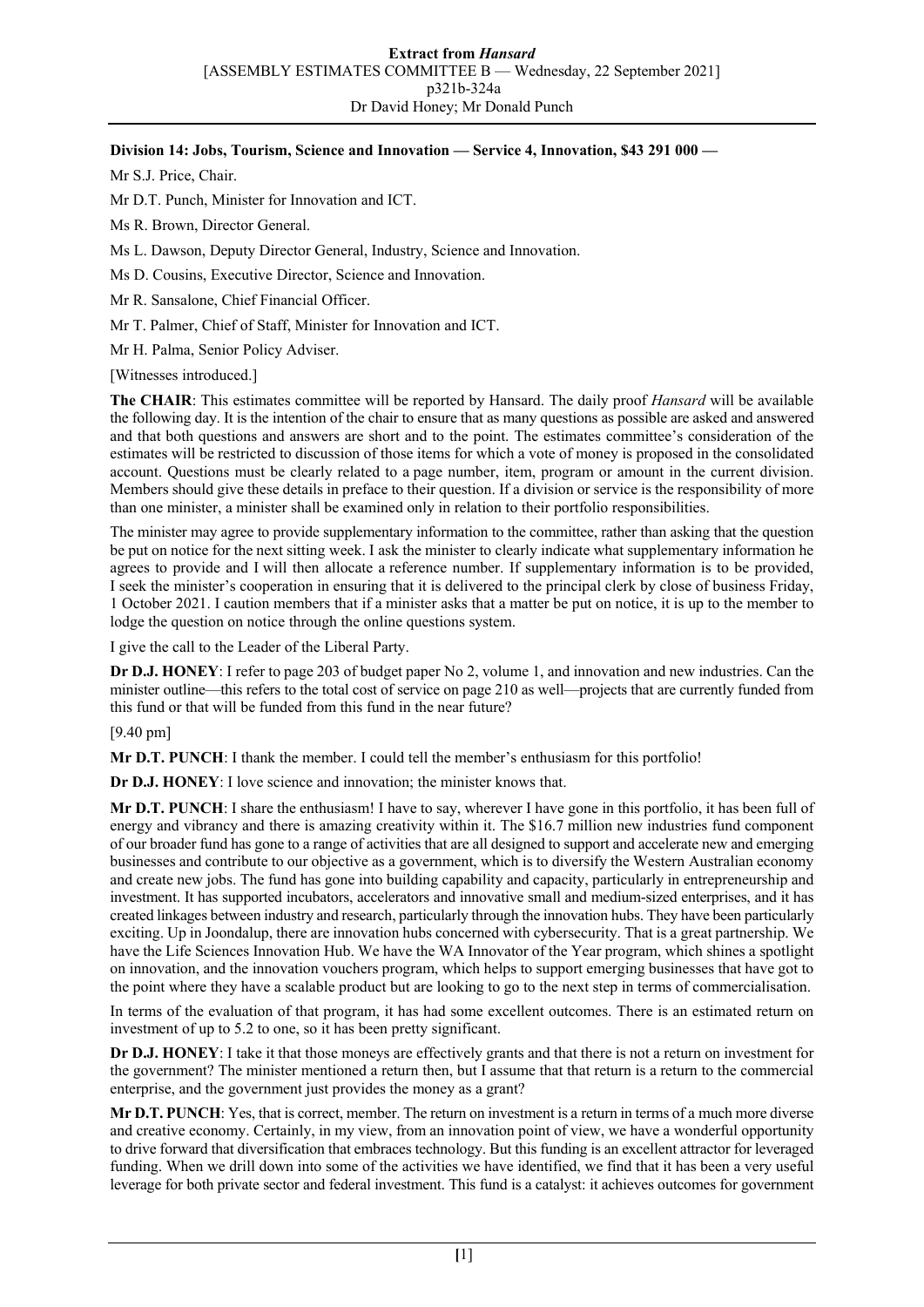in the government's objectives for diversifying the economy, and when we talk about a return on investment, in essence, we are talking about the return to the WA economy as a whole through increased economic activity.

**Dr D.J. HONEY**: I refer to page 210 for science and innovation and the total cost of service. That \$16.7 million in the new industries fund obviously leaves a significant balance. What is the balance of that cost of service then expended on?

**Mr D.T. PUNCH**: Chair, I ask the director general to provide the information.

**Ms R. Brown**: I thank the member for the question. Service item 4, "Science and Innovation", includes the science portfolio administered through the Minister for Science, and, in addition to that, aspects are funded through the department in terms of staff and resourcing associated with that.

**Mr D.T. PUNCH**: Chair, I defer to Ms Linda Dawson.

**Ms L. Dawson**: Thank you. I think the minister previously covered off the innovation programs very adequately with the innovation hubs that we have in place, the innovation voucher programs and the WA Innovator of the Year program, as well. The X-TEND WA program is probably the only one that was excluded, which is around the accelerator program to help with commercialisation pathways, but the funds are fully expendable, utilised well, and deliver good returns back to both the participants and the state.

**Dr D.J. HONEY**: Does that account for the balance of that and make up the \$43 million or \$44-odd million?

**Mr D.T. PUNCH**: I defer to Ms Dawson.

**Ms L. Dawson**: The \$16.7 million is for the innovation component, which is the new industries fund. The remainder relates to science expenditure for things relating to the state's STEM strategy and sits under Minister Cook as opposed to Minister Punch. We have a number of other science-based programs, including cooperative research centres and also some funding for a space sector that has been borne out of science as well.

**Dr D.J. HONEY**: Do any of those moneys specifically relate to projects in the hydrogen area, or is that separately funded?

**Mr D.T. PUNCH**: These matters really relate to Minister MacTiernan and Minister Cook. They are outside of my immediate purview. I do not think I can ably answer the questions on their behalf.

**Dr D.J. HONEY**: I was simply trying to ascertain the extent of what is covered in terms of guiding me in asking questions. What about the interaction with schools? Pre-COVID, I had the opportunity to visit Israel with a couple of parliamentary colleagues through the Australia–Israel Chamber of Commerce. We had the opportunity to visit a range of institutions and organisations. The one thing that is very clear to me about young people in Israel is that if we went into a classroom and asked how many of them wanted to start their own business, probably 80 per cent of the kids would have put their hands up. I am fairly certain that if I did the same thing in a classroom of, say, year 11 and 12 kids here, maybe one or two kids would put their hands up, but the great majority of them would see themselves as employees. I thought that one of the great miracles that the economy in Israel has allowed has been the encouragement of that entrepreneurial innovative spirit in the youth, whereby they want to go out and start their own business and start something new. Is there some level of engagement with students in schools through this program?

**Mr D.T. PUNCH**: I thank the member for that question. There is, but the issue of whether it is formalised through the school curriculum is really a matter for Minister Ellery. The various innovation hubs that we have, both regionally and within the metro area—in fact, I visited a makerspace at St Catherine's School—have outreach programs that have engaged with schools based on individual arrangements with the school as opposed to a formalised curriculum-based program. We are finding there is more and more interest in the notion of creativity, innovation and entrepreneurialism around this notion of identifying a problem to be resolved and what are the creative approaches that might lead to scalable commercial outcomes. We are seeing that grow organically out of the success of the various hubs that we have funded through the innovation fund, and I think that will continue. I think the government's more formalised response at a policy level with the STEM programs is adding to that interest in terms of creativity and commercialisation.

**Dr D.J. HONEY**: I have another question. It is a new question. I will get it right by the end of the three days, minister! I am blaming fatigue.

**Mr D.T. PUNCH**: Yes; it has been a long day.

**Dr D.J. HONEY**: I refer to the quantum of money going in there. When I visited Israel, I was surprised to learn that a nation of eight million people with some significant internal issues was budgeting \$100 million a year to directly fund startups. An equivalent amount of money in Western Australia would be \$27 million or something like that. That was year-on-year funding, and that had really been the catalyst for their ecosystem, as they love to call it—the tech sector—particularly in Tel Aviv, and, like the fund that the minister has described, there was no expectation of a return on that. That was just a year-on-year investment that funded programs for five years. As the minister has said, the principal criteria for a project was that there was a meaningful problem to solve.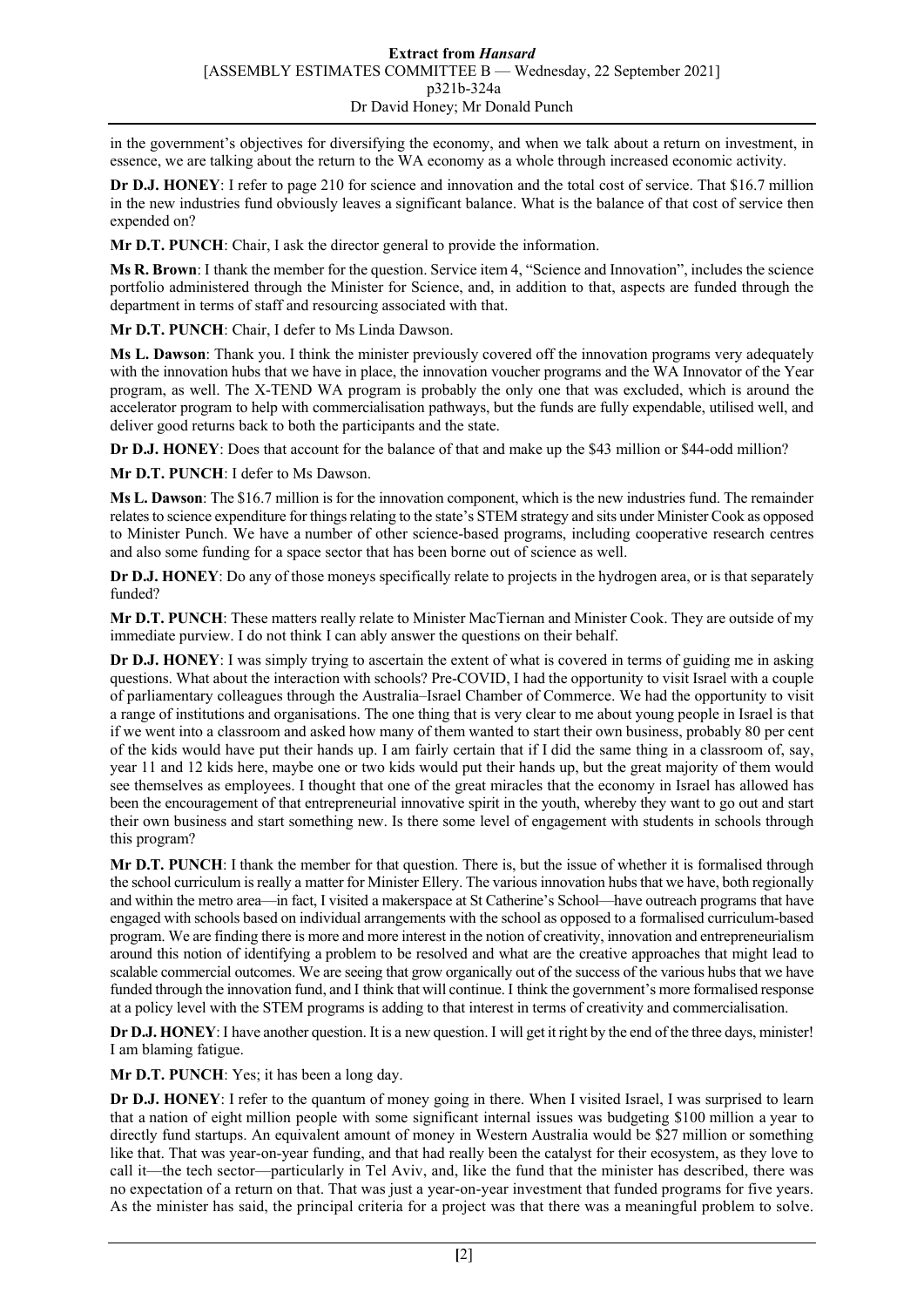## **Extract from** *Hansard* [ASSEMBLY ESTIMATES COMMITTEE B — Wednesday, 22 September 2021] p321b-324a Dr David Honey; Mr Donald Punch

They were not funding gadgets as much as people who were approaching a meaningful problem. Does the minister think there is an opportunity to increase the fund to a higher level? I thought it was very bold by the government in Israel to say that it would give away \$100 million of taxpayers' money and expect no direct return, but clearly it had massive returns to its own domestic economy. Does the minister think there is an opportunity to increase the amount of funding in this category, given the enormous payback and also the highly competitive market in this global technology sector?

## [9.50 pm]

**Mr D.T. PUNCH**: I certainly think there is an opportunity to increase the amount of funding that comes through private sector investment and federal investment. The beauty of this fund has been the ability to leverage funds from other sources by making very wise and really considered investments and by looking at the capability that exists within Western Australia and supporting it in a very strategic way that engages the universities and industry certainly the big end of industry that the member knows so well. The interest at that level has been quite astounding in driving broader outcomes that do not need to be solely funded by the state government. Having said that, we have a broader new industries fund that is really geared into how we diversify the state's economy. This is a subset of that broader fund, which I am responsible for, and that broader fund, of course, is the responsibility of Minister Cook.

**Dr D.J. HONEY**: One of the other aspects of the government funding in Israel was that any project that was set up under the funding it provided—it was not just the innovators, if you like—had to have an associated experienced investor. The reason it did that was that lots of people have great enthusiasm for an idea, but because they do not have that knowledge of—it is a clichéd term—how the real world works, often they waste effort. By putting in people who are experienced investors and have developed projects in other industries, they could help guide those innovators in working on not just a meaningful problem, but also a problem that has a likely market. Is connecting entrepreneurs and innovators so that they direct their effort an aspect of this fund?

**Mr D.T. PUNCH**: It is through the X-TEND WA program. I went to one of the X-TEND program's pitch sessions, and it was basically a mentoring-type model from experienced people in the business and commercial world who had worked on a program with people who had excellent ideas but just needed that bridge into actually putting the project forward from a commercial point of view. I was really impressed with their pitching skills and their ability to convey an idea succinctly. The elevator pitch that we talk about was excellent. There is a lot of energy. We have Perth Angels and South West Angels, which are angel-type investment models, and they are working very much at that level of bringing experienced business and commercial minds to assist people who are really passionate about their idea but there may be some areas in which the idea could be modified, or they are putting it into a more commercial framework, which has been the missing link for them. I think this program has been very successful in that respect.

**Dr D.J. HONEY**: I am sure that the minister has had a structured introduction to this area. Mine has been less structured. One of the things that I have observed is that there is a fair degree of geographic separation between these various incubators and groups. I wonder whether there is a view of government about perhaps getting these groups geographically closer together. I appreciate that this would be a longer term strategy, but a campus-type approach or some other approach could be developed so that it fuels that direct physical interaction between these innovators post-COVID. In Tel Aviv, there was this close proximity of many of the groups—not all of them. That seemed to be something that catalysed innovation and the sharing of ideas between them. Is the government having any thoughts around the potential for creating an innovation precinct in this space?

**Mr D.T. PUNCH**:I have not had any direct advice about that as a policy idea, but in saying that, we have concentrations of innovation expertise. I think there is a bit of a balance between the synergies from people bringing ideas together and the critical mass that is developed. Those centres have almost developed areas of particular interest, such as space, cyber or life sciences. The universities and the industries that are interested in that space have come together in quite a significant way. I am not sure that we could go much further than those sorts of spaces in terms of bringing that together into one campus. Technology Park Bentley is in a certain sphere of specialisation in the sense that, a bit like industry parks, it attracts like-minded or upstream or downstream–type industries. There is a bit of a balance in there. I think it is something to keep an eye on. I have been very keen to think about how we might extend some of this innovation thinking into regional WA. First of all, with five universities, Perth should be known as the university city. The capability that exists here is quite extraordinary and it is not recognised as fully as it should be. I think that is a challenge, but I also think that we have capability in the regions and they need support as well. That is certainly something that we will be pursuing over the next 12 months.

**Dr D.J. HONEY**: That was my next question. We are going from the sublime to the ridiculous—not the ridiculous, obviously, but the opposite end of the spectrum. What programs are there in remote regions? I know that the university campus in Geraldton is an enormously successful and well-regarded asset in the community and has really given great hope to people who never thought that they could complete a university degree. The provision of that common-user facility has catalysed a whole group of people in that community who are getting degrees and higher